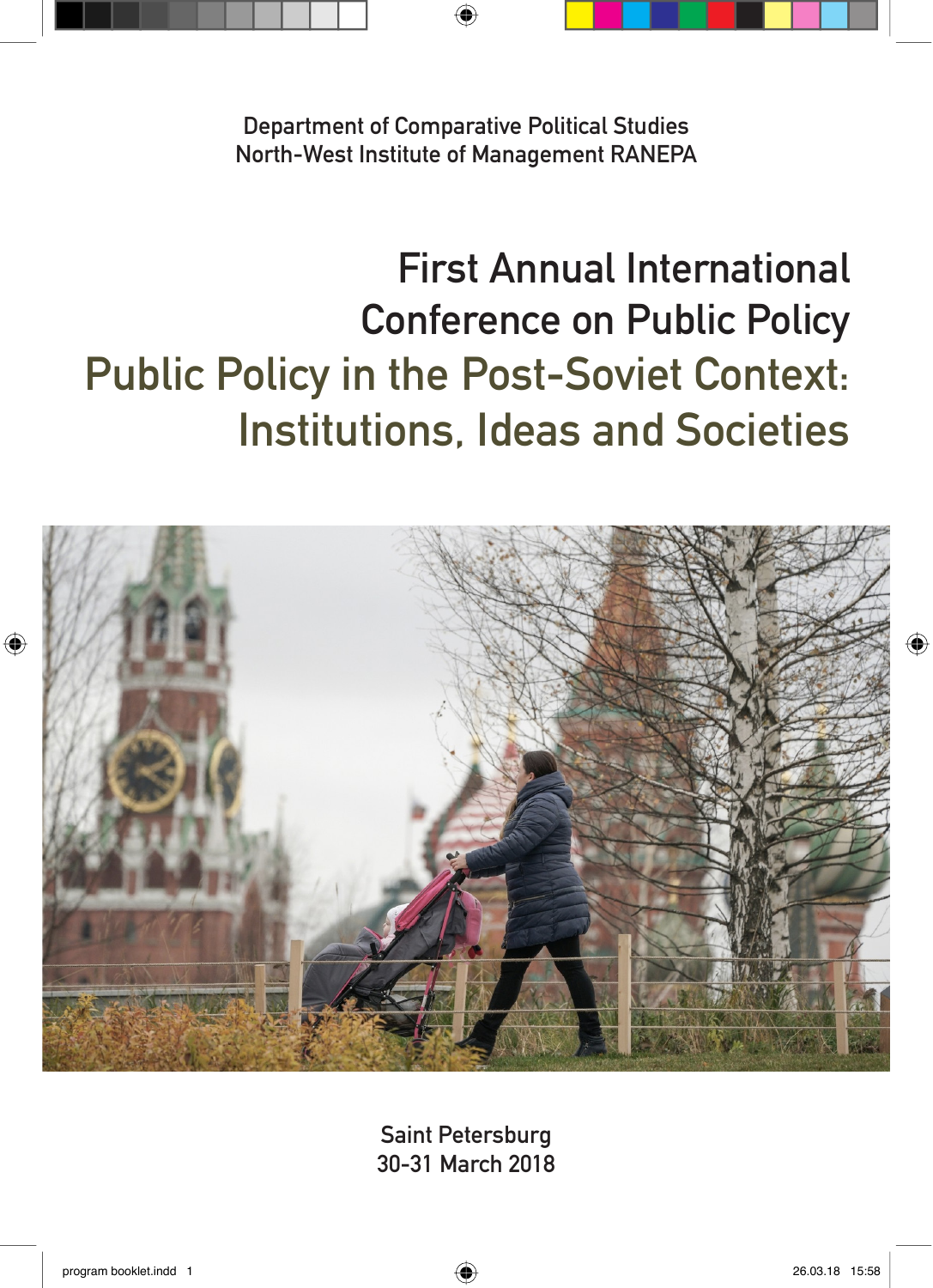**The conference Public Policy in the Post-Soviet Context: Institutions, Ideas, Societies explores the social, institutional and ideological factors of public policy-making in the post-Soviet states. Public policies in the post-Soviet context often have unintended and undesirable consequences. This is due to the weakness of democratic institutions, ineffective bureaucracies and the influence of powerful rent-seeking actors. At the same time, these structural limitations are manifested to a different extent in different post-Soviet states. Furthermore, some policies ultimately prove to be successful. Such examples deserve particular attention as they can lead to productive academic and expert discussions. The conference will provide an international and an interdisciplinary space for such discussions.**

⊕

♠

◈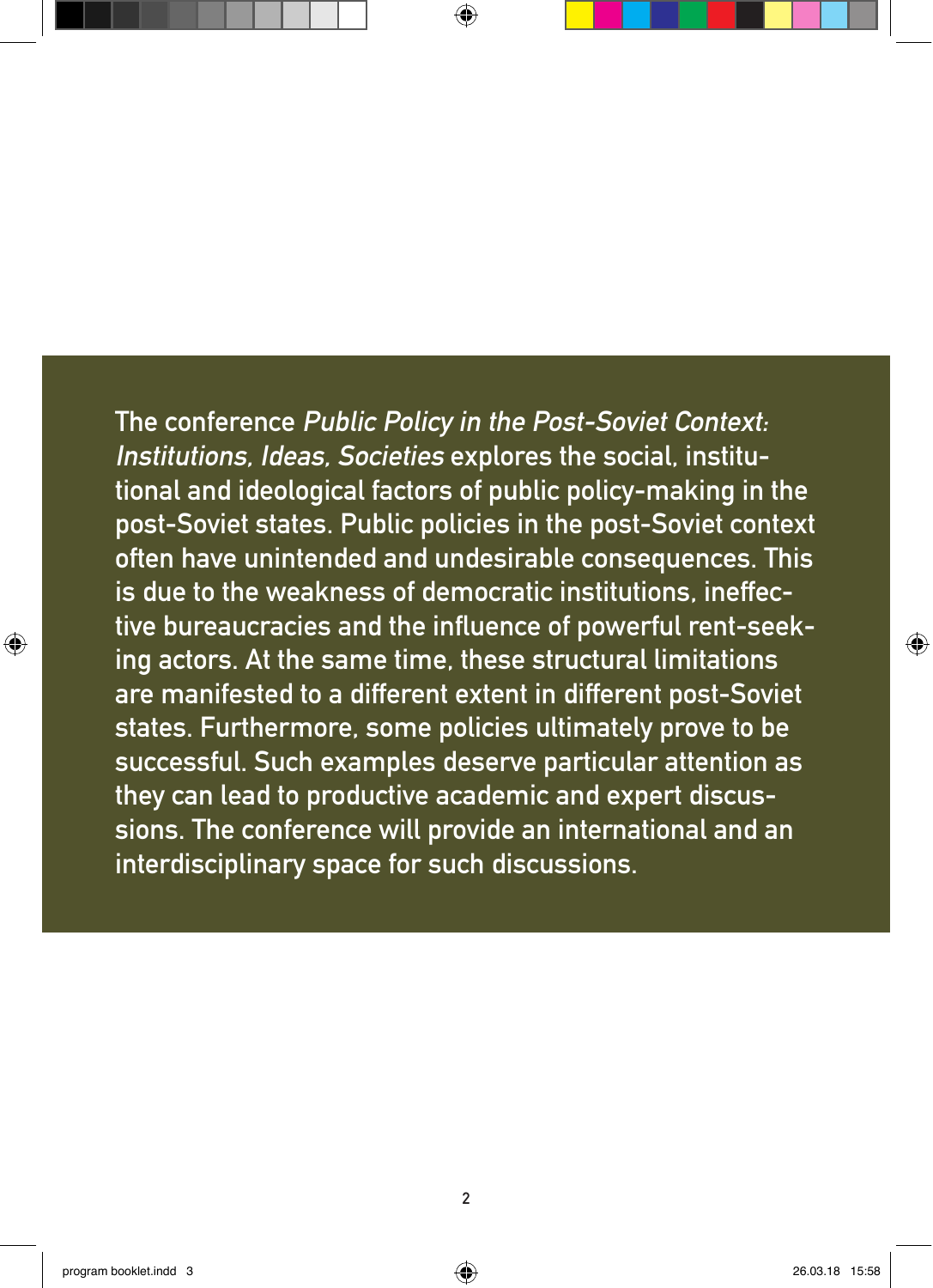

## **30 March 2018 Working languages:**

**English and Russian**

- **9:30 10:15 Registration / welcome coffee**
- **10:15 10:45 Opening of the conference**

**Vladimir Shamakhov (Director of the North-West Institute of Management RANEPA) Maria Nozhenko (Senior research fellow at the Department of Comparative Political Studies NWIM RANEPA)**

**10:45 – 11:00 Coffee break**

⊕

**11:00 – 13:00 Round table Public Policy as an Educational Program and Mode of Governance** 

> **Participants: Leonid Smorgunov (St Petersburg State University), Grigory Tulchinsky (Higher School of Economics), Robin Lewis (RANEPA) and Dmitry Yalov (Vice-governor of the Leningrad region)**

**Moderator: Evgeny Roshchin (RANEPA)**

**The roundtable will aim to discuss the understanding and implementation of public policy in Russia. We invited the representatives of three leading schools in St Petersburg to present and discuss their vision of public policy as a subject of study and research. The round table will seek to identify the areas of agreement and disagreement in the understanding of public policy among academics and practitioners. Furthermore, it will touch upon the difference between a traditional concept of public administration and public policy to emphasize the increasing significance of the latter in modern government. The vice-governor Dmitry Yalov will offer his comments on the idea of public policy and the vision of how it could be utilized in policy-making.**

**13:00 – 14:00 Lunch**

⊕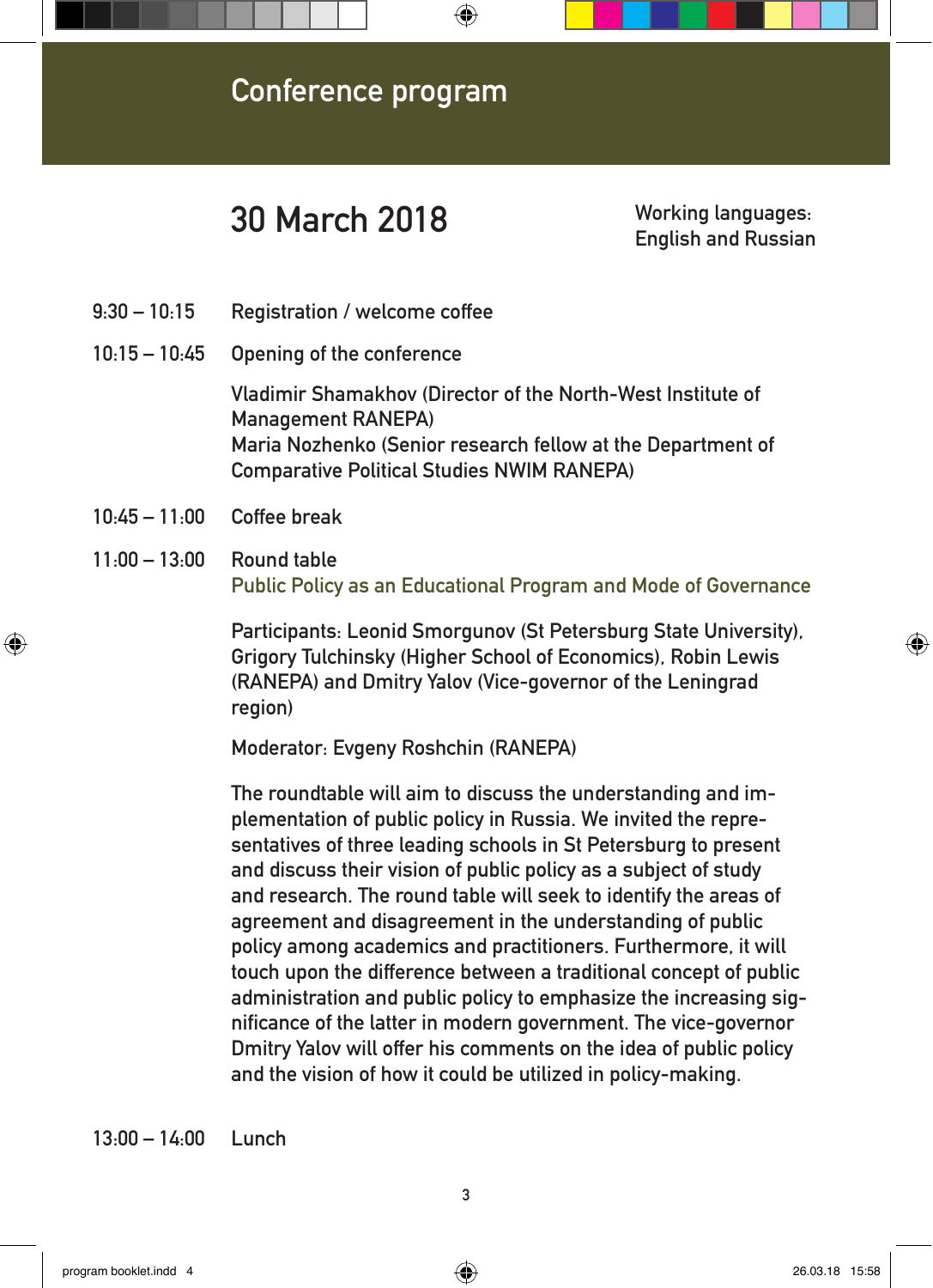## **14:00 – 15:30 Keynote lecture by Robin Lewis (RANEPA) Artificial Intelligence and the Future of Public Policy and Governance**

 $\bigcirc$ 

**Artificial Intelligence (AI) and its associated technologies offer enormous promise for future economic and social development, but also raise difficult ethical and public policy issues that are not easily resolved. Stakeholders ranging from citizens to private companies to governments are all struggling with how to understand the possible benefits and the potential risks involved with deploying these technologies in all spheres of political, social, and economic life. This talk will explore the fast-changing evolution of AI and its meaning for the future of human societies around the world.**

- **15:30 16:00 Coffee break**
- **13:30 14:30 Round table Stakeholders and Rules of the Game: Who Makes Public Policy in Russia?**

**Participants: Angelina Davydova (Bureau for environmental information), Oleg Pachenkov (EUSPb / "Your budget": participatory budgeting), Fedor Gavrilov (Foresight RBC St Petersburg) and Irina Busygina (HSE)** 

**Moderator: Maria Nozhenko (RANEPA)**

**The roundtable will focus on key stakeholders in the context of Russian public policy-making and the emerging rules of the game. It will also seek to identify the issues over which the perspectives of academics and practitioners may clash. One of the central themes will be the specificity of public policy-making across the Post-Soviet space.**

## **31 March 2018**

**Working language: English**

**10:00 – 11:30 Public Policy: Social Dimension-1 Public Policy: Economic Dimension-1**

> **Domestic NGOs and the Policymaking Process in Russia: the Case of Child Welfare Reform Eleanor Bindman (University of Liverpool, UK) Elena Bogdanova (CISR, RANEPA)**

**Business-State Relations in Moldova Since 2013 Daria Gerashchenko (EUSP)**

↔

⊕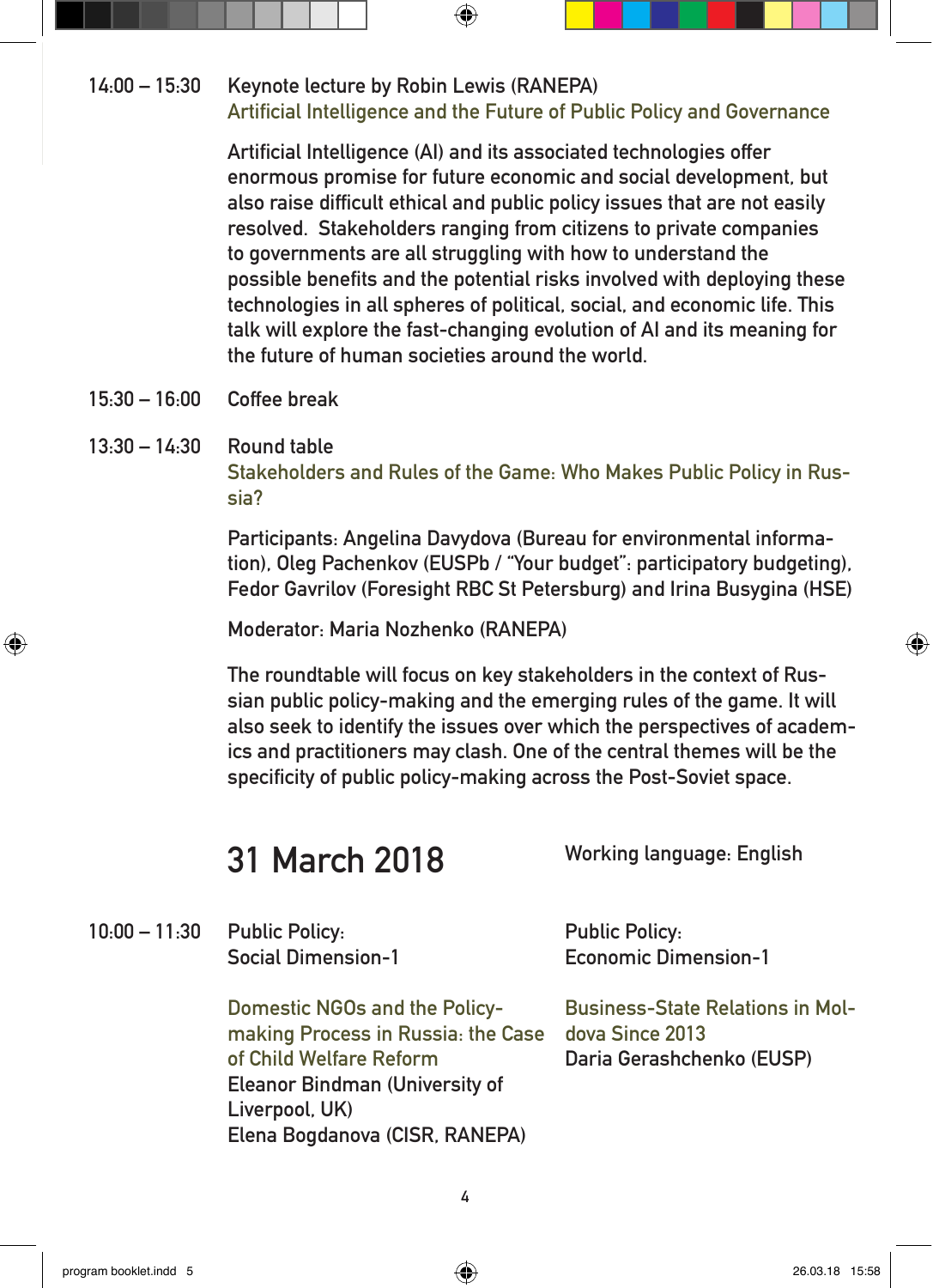|                            | <b>Global Inequality and Policy Muta-</b><br>tions in the Periphery: the Case<br>of Ukrainian Reforms in Higher<br><b>Education</b><br>Viktoriia Muliavka (Polish Academy<br>of Sciences)   | Large Business in Putin's Russia:<br>Old and New Sources of Power<br>Ilya Matveev (RANEPA)                                                                            |
|----------------------------|---------------------------------------------------------------------------------------------------------------------------------------------------------------------------------------------|-----------------------------------------------------------------------------------------------------------------------------------------------------------------------|
|                            | Impact of Interest Groups on Insti-<br>tutional Inertia: the Case of Social<br><b>Protection of People with Disabili-</b><br>ties<br>Aleksandr Bugrovskii (HSE)                             | <b>Depopulation as a Technical Prob-</b><br>lem: The Study of Rotational Work in<br>the Russian Far East<br>Natalia Ryzhova (Economic Re-<br>search Institute)        |
|                            | Discussant: Elena Belokurova<br>(RANEPA)                                                                                                                                                    | Discussant: Yurii Medvedev<br>(RANEPA)                                                                                                                                |
| 11:30 - 12:00 Coffee break |                                                                                                                                                                                             |                                                                                                                                                                       |
|                            | 12:00 - 13:30 Public Policy: Political Dimension                                                                                                                                            | <b>Public Policy: Economic Dimen-</b><br>$sion-2$                                                                                                                     |
|                            | <b>Regional Variations of Service Pro-</b><br>vision Reform in Russia: Political,<br><b>Economic and Bureaucratic Expla-</b><br>nations<br>Anna Tarasenko (Aleksanteri Insti-<br>tute, HSE) | <b>Public Perception of the Eurasian</b><br>Integration as an Instrument for the<br><b>Public Policy</b><br><b>Vladimir Pereboev (Eurasian Devel-</b><br>opment Bank) |
|                            | <b>Political Factors of Policy Dynamics:</b><br><b>Russian Reforms of Public Admin-</b><br>istration. Healthcare and Education<br>in the 2000s.<br>Daniil Tiniakov (HSE)                    | The Role of the World Bank in Social<br><b>Policy Making in Latvia</b><br>Olga Rajevska (University of Latvia)                                                        |
|                            | <b>Good Governance under Bad Cir-</b><br>cumstances: Why Do Some Russian<br><b>Governors Rule Successfully?</b><br>Andrey Starodubtsev (Aleksanteri<br>Institute, HSE)                      | The Role of the World Bank in Mi-<br>gration Policy-making in Russia<br>Anna Prokhorova (EUSP)                                                                        |
|                            | Discussant: Yurii Agafonov<br>(RANEPA)                                                                                                                                                      | Discussant: Pavel Usanov (RANEPA)                                                                                                                                     |

 $\bigoplus$ 

 $\bigoplus$ 

 $\overline{\phantom{a}}$ 

 $\bigoplus$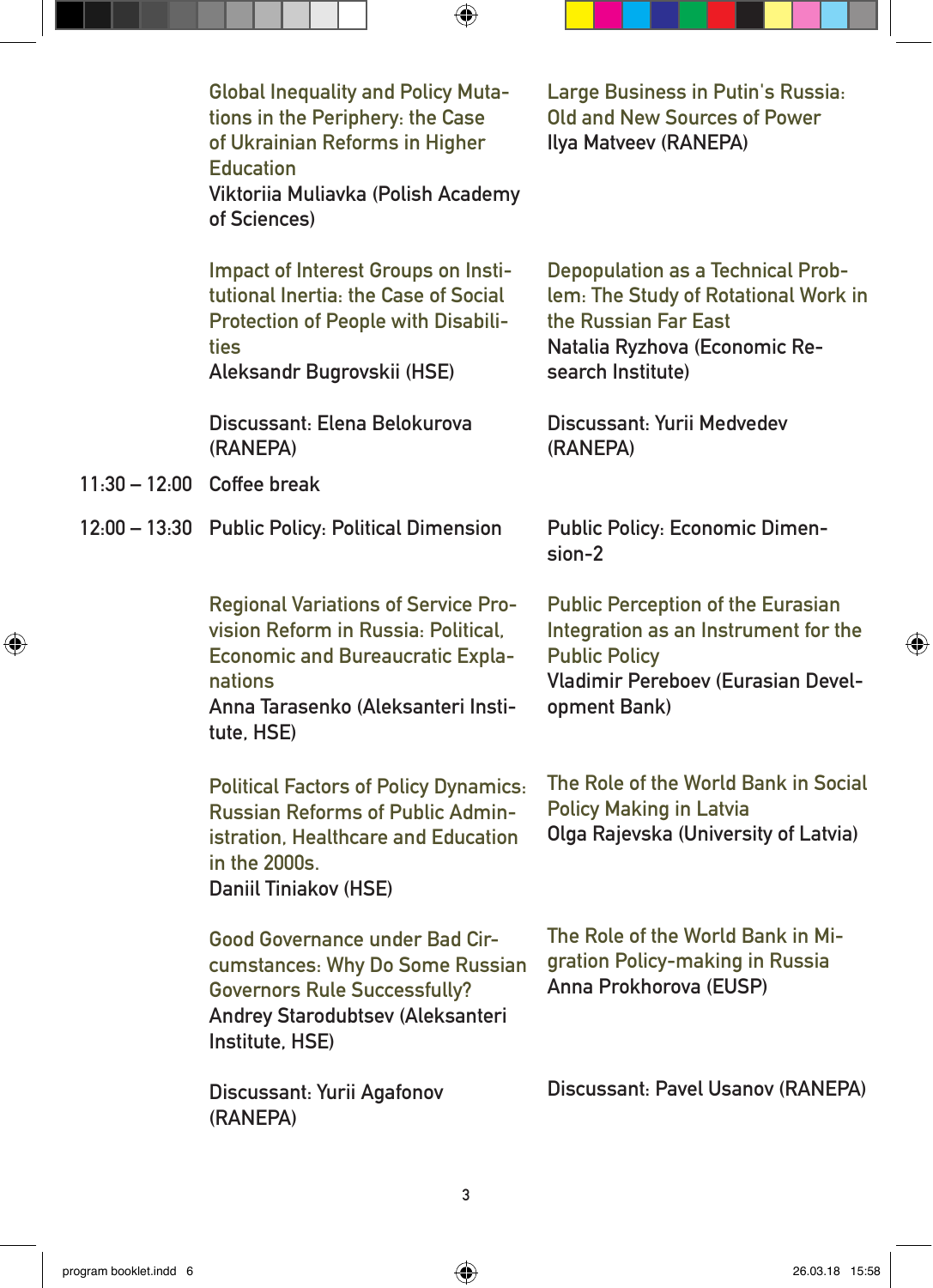| 13:30 - 14:30 Lunch |
|---------------------|
|---------------------|

**14:30 – 16:30 Round table Place of Gender in the Contemporary Russian Public Policy Speakers:** 

**Anna Temkina (EUSP) Elena Bogdanova (CISR, RANEPA) Natalia Zhidkova (RANEPA) Irina Grigorieva (St Petersburg State University) Marianna Muravyeva (University of** 

 $\bigcirc$ 

**Moderator: Yulia Zelikova (RANEPA)**

**Helsinki)**

**Public Policy: Social Dimention-2**

**Public Participation in Urban Planning and Development in Russia: Civil Society or Authoritarian Deliberation? Theoretical discussion Dmitry Goncharov (HSE) Alexandra Kozlova (HSE)**

**Engagement of People with Functional Variation in Local Political Processes Anna Zamaraeva (UMET) Evgenia Likhovtseva (Trinity College Dublin)**

**Territorial Basis for Public Participation in Urban Planning Elena Tselistscheva (Ministry of Economics of the Sverdlovsk region)**

**Forms of Public Involvement in the Decision-Making Process on Urban Development Issues in St. Petersburg Inessa Tarusina (RANEPA)**

**Discussant: Svetlana Tulaeva (RANEPA)**

**16:30 – 17:00 Coffee break**

↔

- **17:00 17:40 Presentation of the Public Policy journal by Grigory Tulchinsky (HSE) and Alexander Balayan (HSE)**
- **17:40 Concluding remarks**

⊕